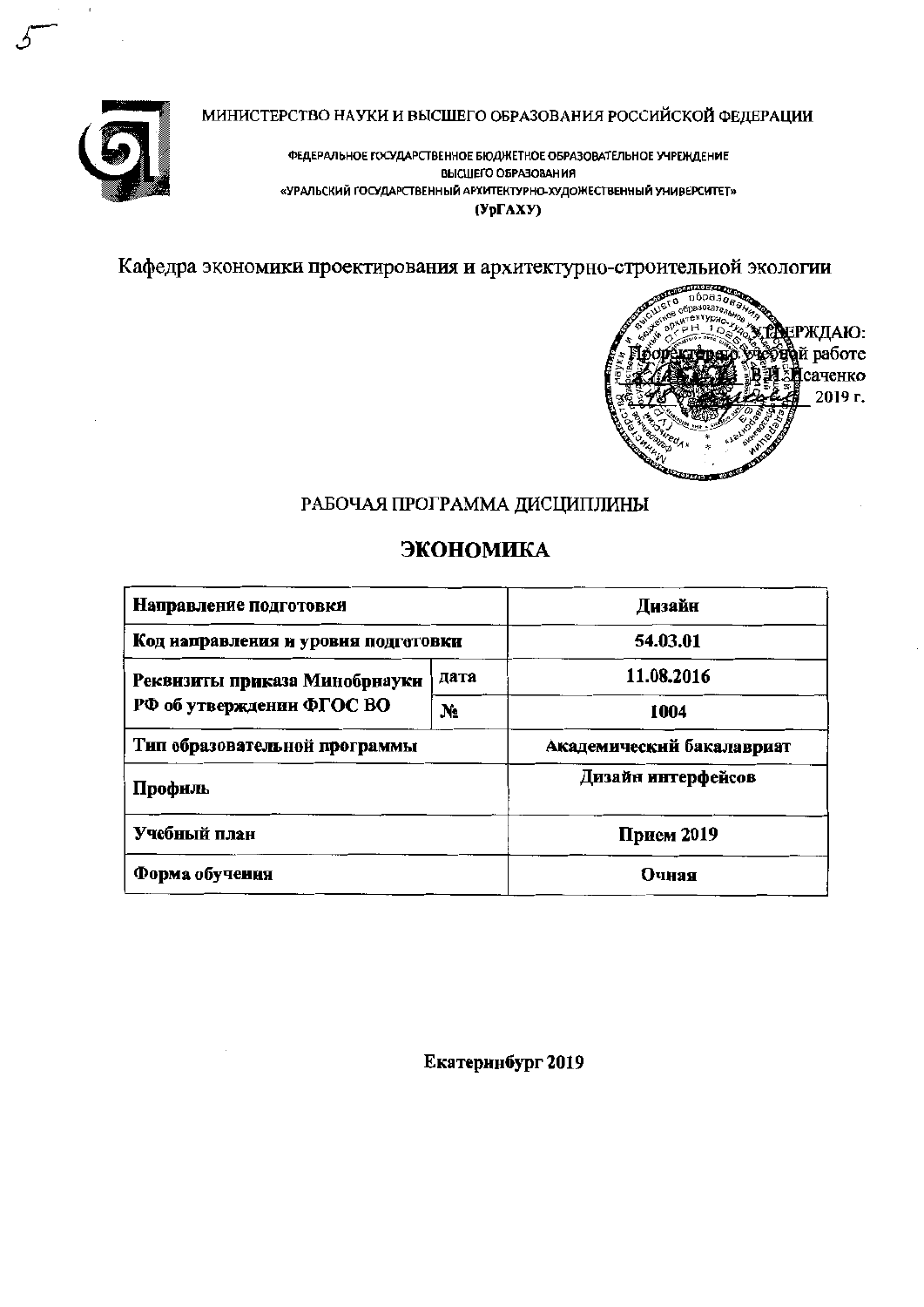#### $\mathbf{1}$ ОБЩАЯ ХАРАКТЕРИСТИКА ДИСЦИПЛИНЫ

### **ЭКОНОМИКА**

#### $1.1$ Место дисциплины в структуре образовательной программы, связи с другими лисциплинами:

Дисциплина ЭКОНОМИКА входит в базовую часть образовательной программы. Дисциплина базируется на знаниях и умениях, полученных нри изучении предшествующих дисциплин образовательной программы. Результаты ее освоения будут использованы при изучении дисциплин «Экономика дизайи-проектирования», «Маркетинг в дизайне», «Основы предпринимательства».

#### $1.2$ Аннотация содержания дисциплины:

десяти тем, в которых рассматриваются важнейшие Лисциплина состоит из категории, необходимые для формирования экономического мышления экономические студентов. Потребности и экономические блага. Экоиомические ресурсы. Экономический выбор. Рынок и его функции. Спрос и предложение, факторы их определяющие. Рыночное равновесие. Эластичность снроса и нредложения. Предельная и общая полезность. Потребительское равновесие. Конкуренция. Тины конкурентных рыночных структур. Издержки и их основные Прибыль доход. Бухгалтерская  $\mathbf{H}$ экономическая прибыль. Основные виды. И макроэкономические показатели и методы их расчета Экономические функции государства в рыночной экономике. Экономический цикл и его фазы. Государственное антициклическое регулирование. Инфляция и безработица и их специфика в условиях России.

#### 1.3 Краткий план построения процесс изучения дисциплины:

Процесс изучения дисциплииы включает лекции, практические занятия и самостоятельную работу обучающихся. Осиовные формы интерактивного обучения: текущее тестирование, кейс-метод, деловые игры. В ходе изучения дисциплины студенты выполняют задания по темам дисциплины: делают тесты и решают задачи.

Форма заключительного контроля при промежуточной аттестации - экзамен. Для проведения промежуточной аттестации по дисциплине создан фоид оценочных средств.

Оцеика по дисциплине носит интегрированный характер, учитывающий результаты оценивания участия студентов в аудиторных занятиях, качества и своевременности выполнения заданий по темам дисциплины, домашних работ, экзамена

#### 1.4 Планируемые результаты обучения по дисциплине

Изучение дисциплины является этапом формирования у студента следующих компетенций:

ОК-3: способностью использовать основы экономических знаний в различных сферах деятельности

Планируемый результат изучелия дисциплины в составе названных компетенций: Снособность использовать основы экономических знаний в различных сферах деятельности, способность применять экономические методы при изучепии последующих дисциплин и осуществлении профессиональной деятельности, используя полученные знания, умения и навыки.

В результате изучения дисциплипы обучающийся должен:

Знать и понимать: основные экономические понятия, законы и методы, используемые для решения задач, возникающих в професснональной деятельности.

Уметь:

а) применять злание и понимание экономического анализа при решении социальных и профессиональных задач;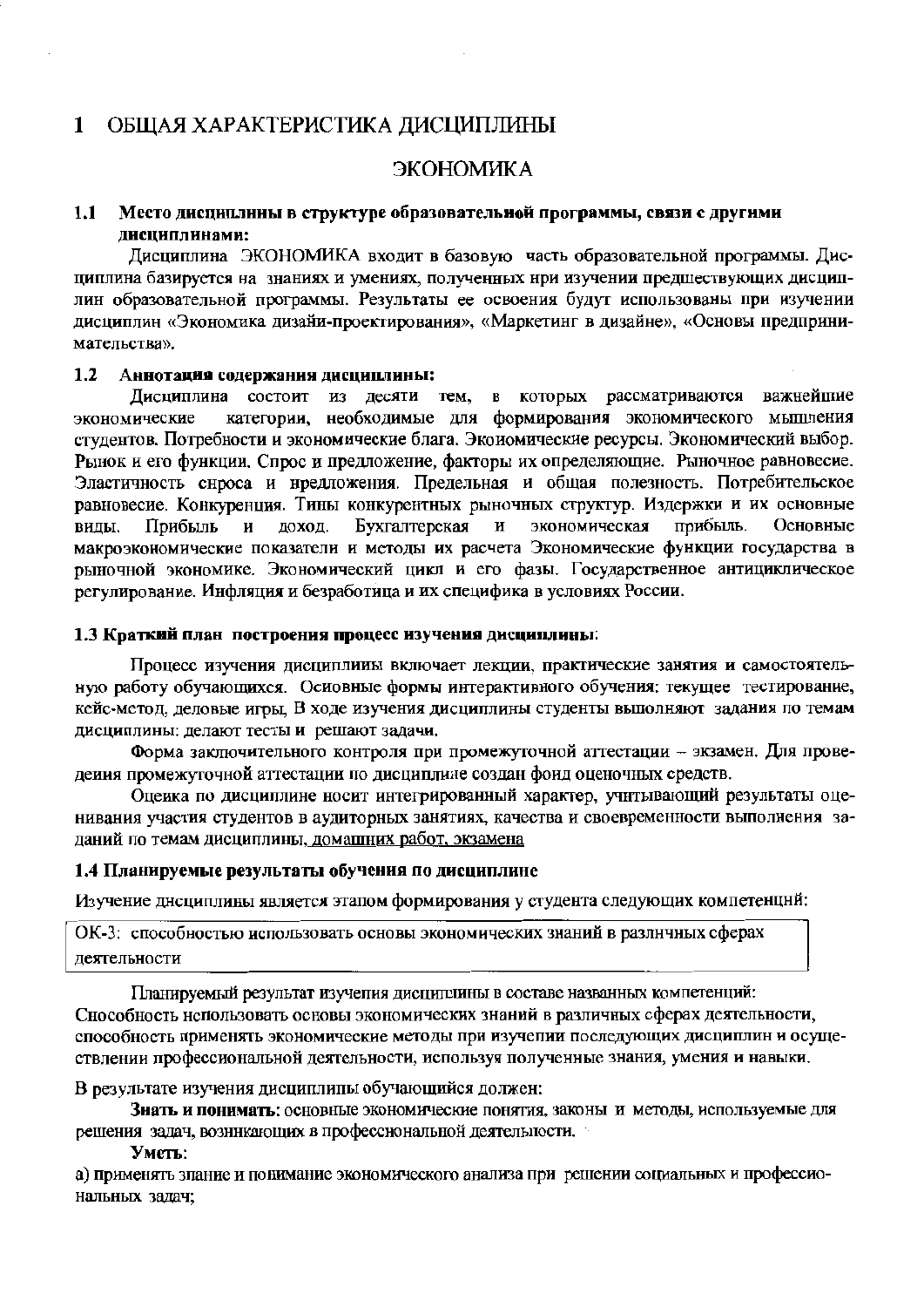б) выносить суждения на основе анализа и обобщения полученной информации, давать оценки в отношении решения типовых задач и полученных результатов, осуществлять основные экономические расчеты;

в) комментировать данные и результаты, связанные с областью изучения коллегам и преподавателю.

Демонстрировать навыки и опыт деятельности с использованием полученных экоиомических знаний и умений при решении экономических проблем, возникающих в профессиональной деятельности, а также при разработке проектов.

|                  |                              |                             |                                       | нятия       | Аудиторные за-                         |                               | Самостоятельная работа       |                                          |                            |                                      |                        |                       |                          |                      |                                             |                                       |                                     |                                     |                                                   |
|------------------|------------------------------|-----------------------------|---------------------------------------|-------------|----------------------------------------|-------------------------------|------------------------------|------------------------------------------|----------------------------|--------------------------------------|------------------------|-----------------------|--------------------------|----------------------|---------------------------------------------|---------------------------------------|-------------------------------------|-------------------------------------|---------------------------------------------------|
| По Семестрам     | (3.e.)<br>едипиц<br>Зачетных | (a <sub>BP</sub> )<br>Часов | 0239<br><b>SUHRHIUR</b><br>Аудиторные | €<br>Лекции | занятия (ПЗ), Семинары<br>Практические | (如)<br>виды занятий<br>Другие | Самостоятельная работа всего | $\overline{\text{H}}$<br>Курсовой проект | (KP)<br>работа<br>Курсовая | (PTP)<br>Расчетно-графическая работа | рафическая работа (ГР) | Расчетная работа (PP) | $\widehat{e}$<br>Реферат | Домашняя работа (ДР) | клаузура)<br>(acce,<br>работа<br>Гворческая | работе<br>к контрольной<br>Подготовка | зачету<br>экзамену,<br>Подготовка к | Другие виды самостоятельных занятий | Форма промежуточной аггестации по<br>дисциплине*. |
| 5                | 4                            | 144                         | 36                                    | 30          | 6                                      |                               | 108                          |                                          |                            |                                      |                        |                       |                          | 24                   |                                             |                                       | 36                                  | 48                                  | Экз.                                              |
| Ит<br><b>OTO</b> | 4                            | 144                         | 36                                    | 30          | 6                                      |                               | 108                          |                                          |                            |                                      |                        |                       |                          | 24                   |                                             |                                       | 36                                  | 48                                  |                                                   |

#### 15 Объем лиспиплины

\*Зачет с оценкой - 30, Зачет - Зач, Экзамен - Экз, Курсовые проекты - КП, Курсовые работы - КР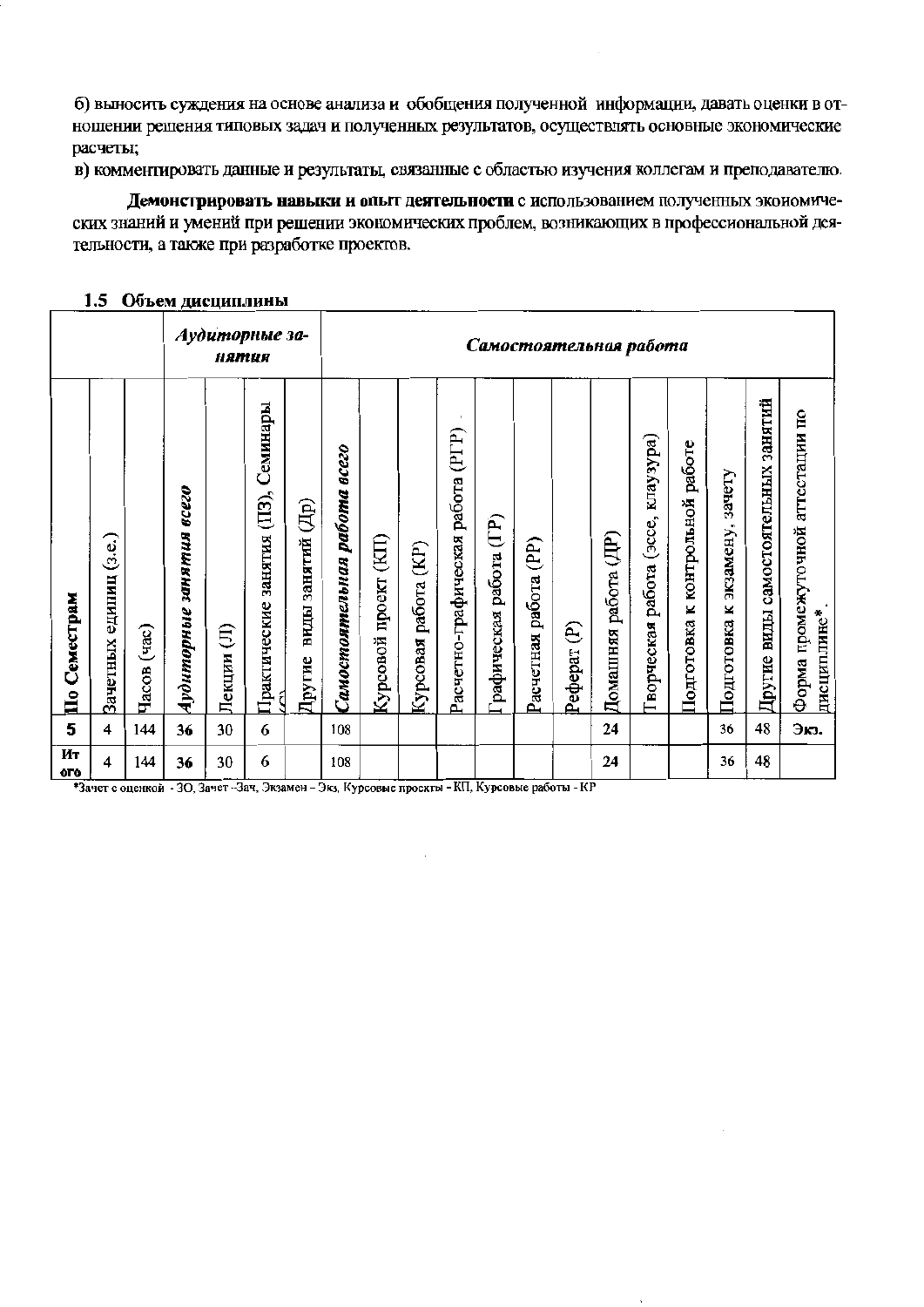# 2 СОДЕРЖАНИЕ ДИСЦИПЛИНЫ

| Код      |                                                                                                                                                                                                                                                                                                                                                                                                                                                                       |
|----------|-----------------------------------------------------------------------------------------------------------------------------------------------------------------------------------------------------------------------------------------------------------------------------------------------------------------------------------------------------------------------------------------------------------------------------------------------------------------------|
| раздела, | Раздел, тема, содержание дисциплины                                                                                                                                                                                                                                                                                                                                                                                                                                   |
| темы     |                                                                                                                                                                                                                                                                                                                                                                                                                                                                       |
|          | Тема 1. Предмет экономики                                                                                                                                                                                                                                                                                                                                                                                                                                             |
|          | Потребностн, блага, ресурсы. Проблема ограниченности ресурсов и экономи-<br>ческий выбор. Понятие альтернативных издержек. Предмет экономики как<br>науки. Что, как и для кого производить - главные вопросы экономики и их ре-<br>шение основными экономическими системами. Микроэкономика и макроэко-                                                                                                                                                               |
|          | номика.                                                                                                                                                                                                                                                                                                                                                                                                                                                               |
|          | Тема 2. Рынок как форма организации общественного хозяйства<br>Условия возникновения рынка. Натуральное хозяйство и товарное нроизводст-<br>во. Общественное разделение труда и экономическое обособление нроизводи-<br>телей на основе частной собственности. Онределение рынка и его функций.<br>Преимущества и недостатки рынка. Объекты и субъекты рыночной экономикн.<br>Схема экономического кругооборота. Структура рынка. Основные этаны раз-<br>вития рынка. |
|          | Тема 3. Основы теории спроса и предложения                                                                                                                                                                                                                                                                                                                                                                                                                            |
|          | Понятие спроса и его факторы. Закон спроса. Кривая спроса. Эластичность<br>снроса и его виды. Факторы, влияющие на эластичность снроса. Понятие нред-<br>ложения и его факторы. Закон нредложения. Кривая предложения.<br>Тема 4. Теория потребительского новедения                                                                                                                                                                                                   |
|          | Потребитель в экономике. Проблема нотребительского выбора. Спрос и нолез-                                                                                                                                                                                                                                                                                                                                                                                             |
|          | ность. Понятие предельпой и общей нолезности. Закон убывающей предельпой<br>полезности. Закон равных нредельных нолезностей. Поиятие потребительского<br>равновесия. Кривая безразличия и бюджетная линия нотребителя. Графическнй<br>анализ потребительского равновесия.                                                                                                                                                                                             |
|          | Тема 5. Типы коикурентных рынков                                                                                                                                                                                                                                                                                                                                                                                                                                      |
|          | Сущность конкурепции и ее роль в рыночной экономике. Тины конкурентных<br>рыночных структур. Совершепная конкуренция и ее основные черты. Несовер-<br>шенная конкуренция, ее разиовидности: мононолистическая конкуренция с<br>дифференциацией нродукта, олигополия, чистая мононолия. Их основные осо-<br>бенности. Закрытая и естественная монополии и их характеристика. Антимоно-<br>польное законодательство и его роль в рыночной экономике.                    |
|          | Тема 6. Издержки и прибыль<br>Понятие издержек нроизводства. Основные виды издержек: постоянные, пере-<br>менные, валовые, средние, нредельные и их графики. Расчет издержек. Поня-<br>тие прибыли. Прибыль и доход. Внешние и внутренние издержки. Бухгалтер-<br>ская и экономическая нрибыць. Условия максимизации прибыли на рынках со-<br>вершенной и несовершенной конкуренции.                                                                                  |
|          | Тема 7. Основные макроэкономические показатели<br>Макроэкономика и ее основные нроблемы и цели. Национальная экономика<br>как целое. Основные макроэкономические показатели. Определение валового<br>национального продукта. Номинальный и реальный валовой национальный<br>продукт. Измерепие валового национального продукта методами расходов и<br>доходов. Национальный доход. Чистый пациональный продукт. Личный доход.                                         |
|          | Располагаемый личный доход. Взаимосвязь основных макроэкономических<br>показателей. Валовой впутренний продукт и его отличие от валового нацио-<br>нального продукта.<br>Тема 8. Государство в рыночной экономике.                                                                                                                                                                                                                                                    |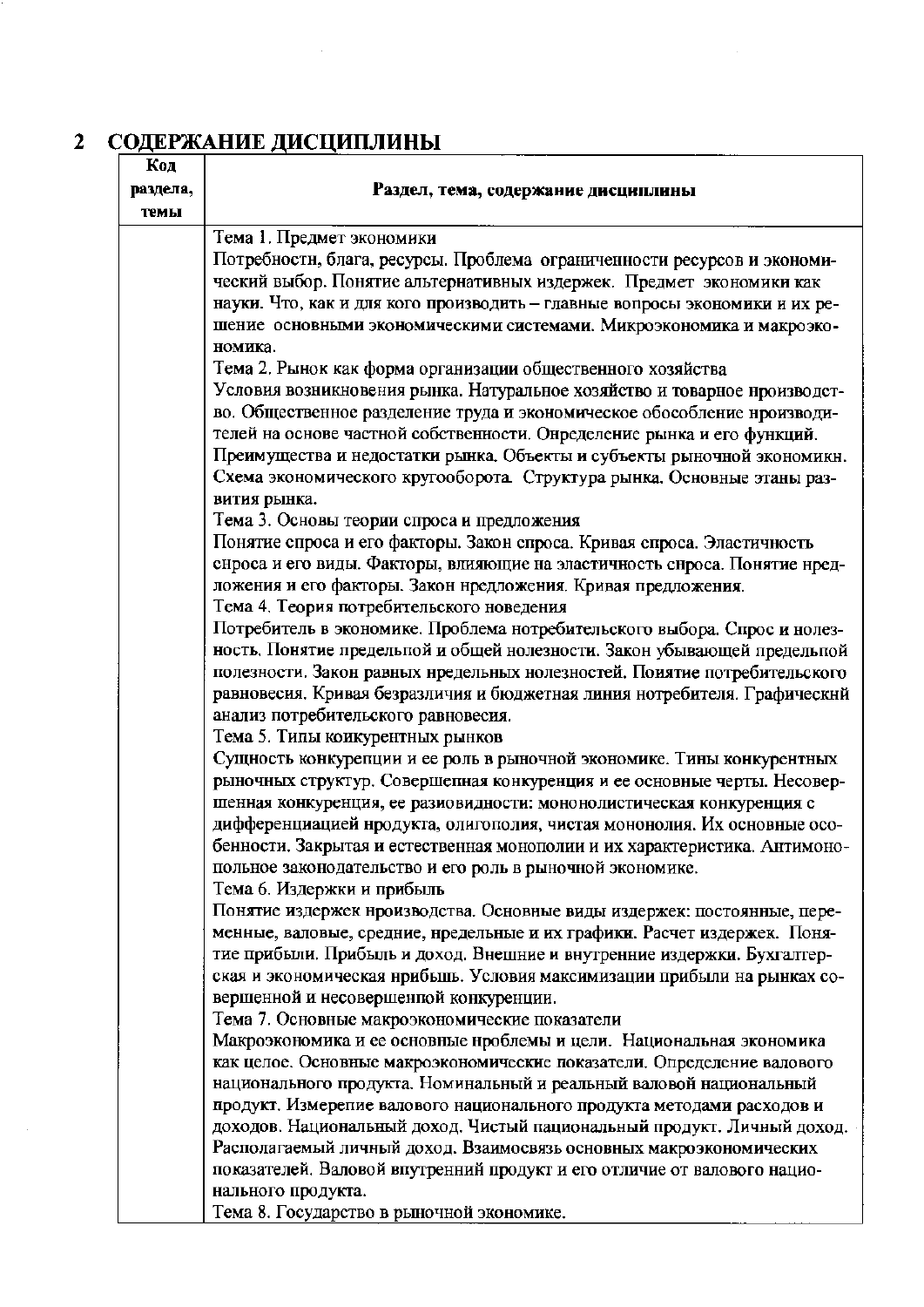Место государства в рыночной экономике. Экономические функции государства. Необходимость и сущность государственного регулирования рыночной экономики. Административное и экономическое государственное регулирование. Прямое и косвенное экономическое регулирование и его осиовные нанравления. Принципы и границы государственного регулирования экономики. Социальная ориентация государственного регулирования. Необходимость и сущность социальной защиты населеиия в рыночной экономике. Социальные гарантии. Программы борьбы с бедностью. Оныт развитых рыночных стран. Тема 9. Макроэкономическая динамика Понятие экономического цикла. Фазы цикла. Экоиомический кризис. «Великая депрессия» в Америке. Метод государственного антициклического регулирования Кейнса и его основные направления. Виды циклов. Цнклы Н. Кондратьева. Понятие экономического роста и его факторы. Экстенсивный и интенсивный тины экономического роста. Их основные черты и особенности. Тема 10. Макроэкономическая нестабильность: инфляция и безработица Сущиость и причины инфляции. Формы и уровни инфляции. Открытая и подавленная инфляция. Инфляция снроса и издержек. Индекс цен. Измерение уровня инфляции. Социально-экономические последствия инфляции. Особенности инфляции в России. Антиинфляционная нолитика государства. Рынок труда и его современные тенденции. Особенности рынка труда. Рабочая сила как товар. Спрос и предложение рабочей силы. Понятне безработицы и причины ее возникновения. Основные формы безработицы. Естественная норма безработицы. Полная занятость населення. Соцнальные носледствия безработицы. Государственная ноддержка безработных.

\* Днецинлнна может содержать деление только на разделы, без указания тем, лнбо только темы

#### РАСПРЕДЕЛЕНИЕ УЧЕБНОГО ВРЕМЕНИ 3

 $3.1$ Распределение аудиторных занятий и самостоятельной работы по разделам лиспиплины

|         |                      |                            |       |        | Аудиторные занятия<br>(час.)   | Самост.          | Оценочные сред-<br>ства                                             |  |
|---------|----------------------|----------------------------|-------|--------|--------------------------------|------------------|---------------------------------------------------------------------|--|
| Семестр | Неделя се-<br>местра | Раздел дисциплины,<br>тема | ВСЕГО | Лекции | Практ.<br>занятия,<br>семинары | работа<br>(час.) |                                                                     |  |
| 5       | 1                    | Тема 1                     | 3     |        |                                | 2                | тест по теме 1                                                      |  |
| 5       |                      | Тема 2                     | 3     |        |                                | $\overline{2}$   |                                                                     |  |
| 5       | $2 - 3, 16$          | Тема 3                     | 18    | 4      | $\overline{2}$                 | 12               | Тесты по теме 3<br>Задачи по теме 3<br>(дом.работа)<br>Деловая игра |  |
| 5       | $4 - 5$              | Тема 4                     | 12    | 4      |                                | 8                | Тест по теме 4                                                      |  |
| 5       | $6 - 7$              | Тема 5                     | 12    | 4      |                                | 8                | Тест по теме 5                                                      |  |
| 5       | $8-9,17$             | Тема 6                     | 18    | 4      | $\overline{2}$                 | 12               | Задачи по теме 6<br>(дом. работа)<br>Деловая игра                   |  |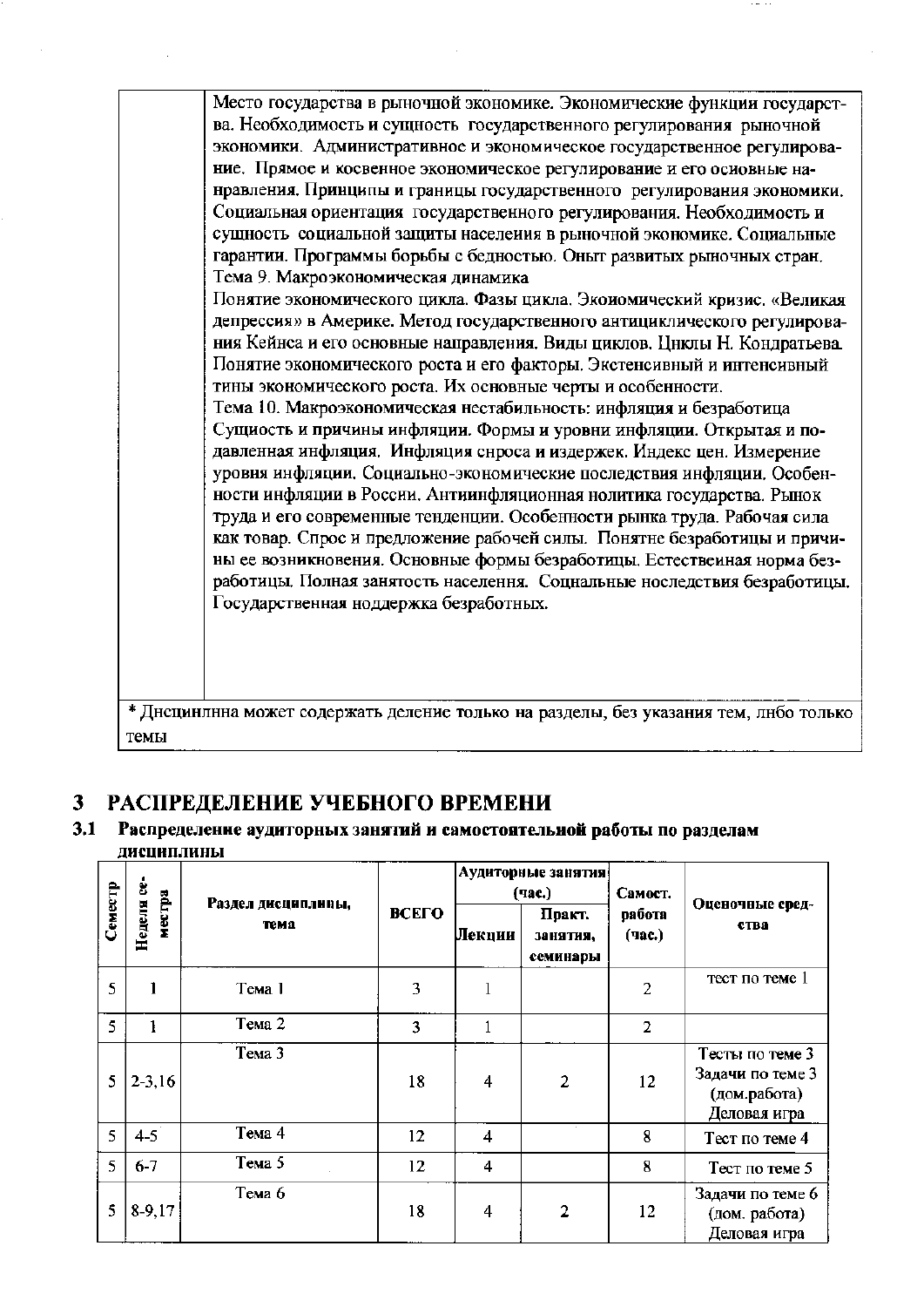|         | Ů                |                            |       |                | Аудиторные занятия<br>(час.)   | Самост.          | Оценочные сред-<br>ства            |  |
|---------|------------------|----------------------------|-------|----------------|--------------------------------|------------------|------------------------------------|--|
| Семестр | местра<br>Неделя | Раздел дисциплины,<br>тема | ВСЕГО | Лекции         | Практ.<br>занятия,<br>семинары | работа<br>(час.) |                                    |  |
| 5       | $10 - 11$        | Тема 7                     | 12    | 4              |                                | 8                | Задачи по теме 7<br>(дом. работа)  |  |
| 5       | 12,18            | Тема 8                     | 12    | 2              | $\mathbf{2}$                   | 8                | Кейс-метод                         |  |
| 5       | 13               | Тема 9                     | 6     | $\overline{2}$ |                                | 4                | Тест по теме 9                     |  |
| 5       | $14 - 15$        | Tема 10                    | 12    | 4              |                                | 8                | Задачи по теме 10<br>(дом. работа) |  |
|         |                  | Подготовка к экзамену      | 36    |                |                                | 36               |                                    |  |
|         |                  | Итого:                     | 144   | 30             | 6                              | 108              | экзамен                            |  |

#### $3.2$ Другне виды занятий

Не предусмотрено

#### Меропрнятия самостоятельной работы и текущего контроля  $3.3$

#### 3.3.1 Примерный перечень тем курсовых проектов (курсовых работ) Не предусмотрено

# 3.3.2 Примерный перечень тем расчетно-графических работ

Не предусмотрено

### 3.3.3 Примерный перечень тем графических работ

Не предусмотрено

### 3.3.4 Примерный перечень тем расчетных работ (программных продуктов)

Не предусмотрено

# 3.3.5 Примерный перечень тем рефератов (эссе, творческих работ)

Не предусмотрено

### 3.3.6 Примерный перечень тем практических виеаудиториых (домашних) работ:

В процессе изучения дисцинлины студенты решают экономические задачи, связанные с нрофессиональной деятельностью, по следующим темам:

- 1. Расчет равновесной цены и равиовесного объема продаж в условиях рынка.
- 2. Расчет издержек и прибыли.
- 3. Расчет осповных макроэкономических показателей.
- 4. Расчет уровня ипфляции и нормы безработицы.

#### 3.3.7 Примерная тематика контрольных работ

Не нредусмотрено

#### $3.3.8$ Примерная тематика клаузур

Не нредусмотрено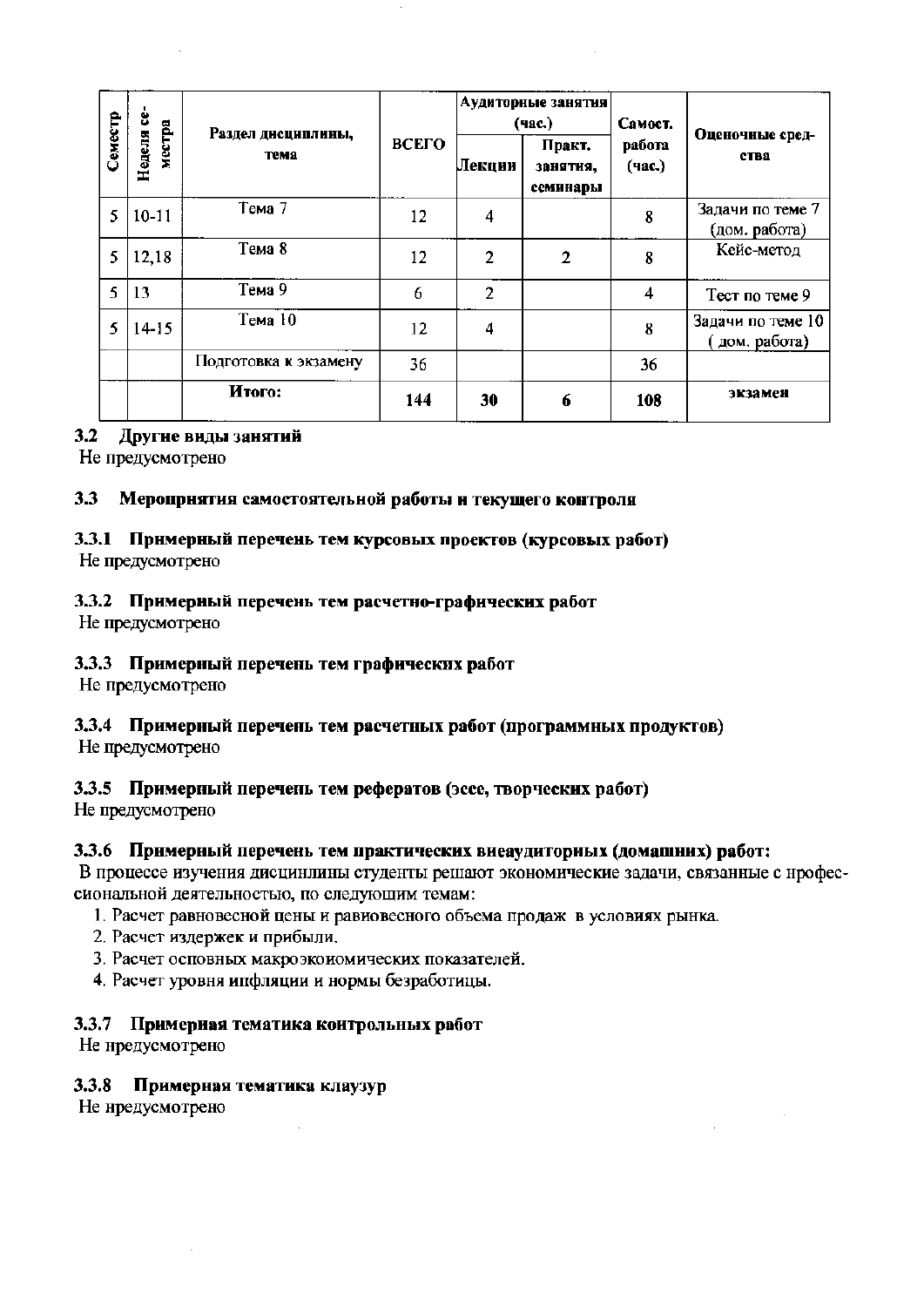### 4. ПРИМЕНЯЕМЫЕ ТЕХНОЛОГИИ ОБУЧЕНИЯ

|                                                   | Активные методы обучения  |            |                          |           |                  |                                 |                                |                       |                       | Дистанционные технологии и элек-<br>тронное обучение |                                         |                             |                                                    |                                              |                         |
|---------------------------------------------------|---------------------------|------------|--------------------------|-----------|------------------|---------------------------------|--------------------------------|-----------------------|-----------------------|------------------------------------------------------|-----------------------------------------|-----------------------------|----------------------------------------------------|----------------------------------------------|-------------------------|
| Код<br>разде-<br>ла, те-<br>мы<br>дисци-<br>ПЛИНЫ | Компьютерное тестирование | Кейс-метод | Деловая или ролевая игра | Портфолно | Работа в команде | развивающей кооперации<br>Meron | система<br>Балльно-рейтинговая | Другие методы (какие) | Другие методы (какие) | Сетевые учебные курсы                                | Виргуальные практикумы и тренаже-<br>E, | Вебинары и видеоконференции | ġ<br>z<br>web-конференции<br>минары<br>Асинхронные | Совместиая работа и разработка кон-<br>тента | Другие (указать, какие) |
| Тема 3                                            |                           |            | $\bullet$                |           |                  |                                 |                                |                       |                       |                                                      |                                         |                             |                                                    |                                              |                         |
| Тема б                                            |                           |            | ٠                        |           |                  |                                 |                                |                       |                       |                                                      |                                         |                             |                                                    |                                              |                         |
| Tema <sub>8</sub>                                 |                           | 価          |                          |           |                  |                                 |                                |                       |                       |                                                      |                                         |                             |                                                    |                                              |                         |

#### УЧЕБНО-МЕТОДИЧЕСКОЕ И ИНФОРМАЦИОННОЕ ОБЕСПЕЧЕНИЕ 5. **ЛИСЦИПЛИНЫ**

#### 5.1 Рекомендуемая литература

#### 5.1.1 Основная литература

- 1. Фомин Г.Н. Основы экономической теории: учебник для вузов/Г.Н.Фомин.- 2-е изд., испр. -М.: Интеграл, 2014. - 408 с.
- 2. Камаев В.Д. Экономическая теория. Краткий курс: учебник / В.Д. Камаев и др. М.: Кнорус,  $2016. - 384$  c.
- 3. Иохин, В. Я. Экономическая теория : учебник для академического бакалавриата / В. Я. Иохин. — М.: Издательство Юрайт, 2018. — 353 с. – Режим доступа: https://biblioonline.ru/book/59277FF2-897D-4404-931B-B25A74A6D92F/ekonomicheskaya-teoriya

### 5.1.2 Дополнительная литература

- 1. Экономика: учебник / под ред. проф. А.С. Булатова. М.: БЕК, 2003. 896 с.
- 2. Столяров В.И. Экономика: учебник/ В.И. Столяров.- М.: Академия, 2008.- 512 с.
- 3. Зубко Н.М., Каллаур А.Н. Основы экономической теории. Учебное пособие. 3-е изд., испр. и доп. / Н.М. Зубко, А.Н. Каллаур. - Минск: Вышэйшая школа, 2011.
- 4. Ларионов И.К. и др. Экономическая теория. Учебиик / под ред. И.К. Лариоиова. М.: Дашков и Ко. 2012.
- 5. Практикум по экономической теории / под ред. С.Н. Ивашковского, Г.Н. Котова, Н.А. Шмелева. - М.:МГИМО-УНИВЕРСИТЕТ, 2012.

### 5.2 Учебно-методическое обеспечение для самостоятельной работы

Электронный сборник тестов задач и упражнений по Экономике.

### 5.3 Перечень информационных технологий, используемых при осуществлении образовательного процесса по дисциплине, включая перечень программного обеспечения и информационных справочных систем\*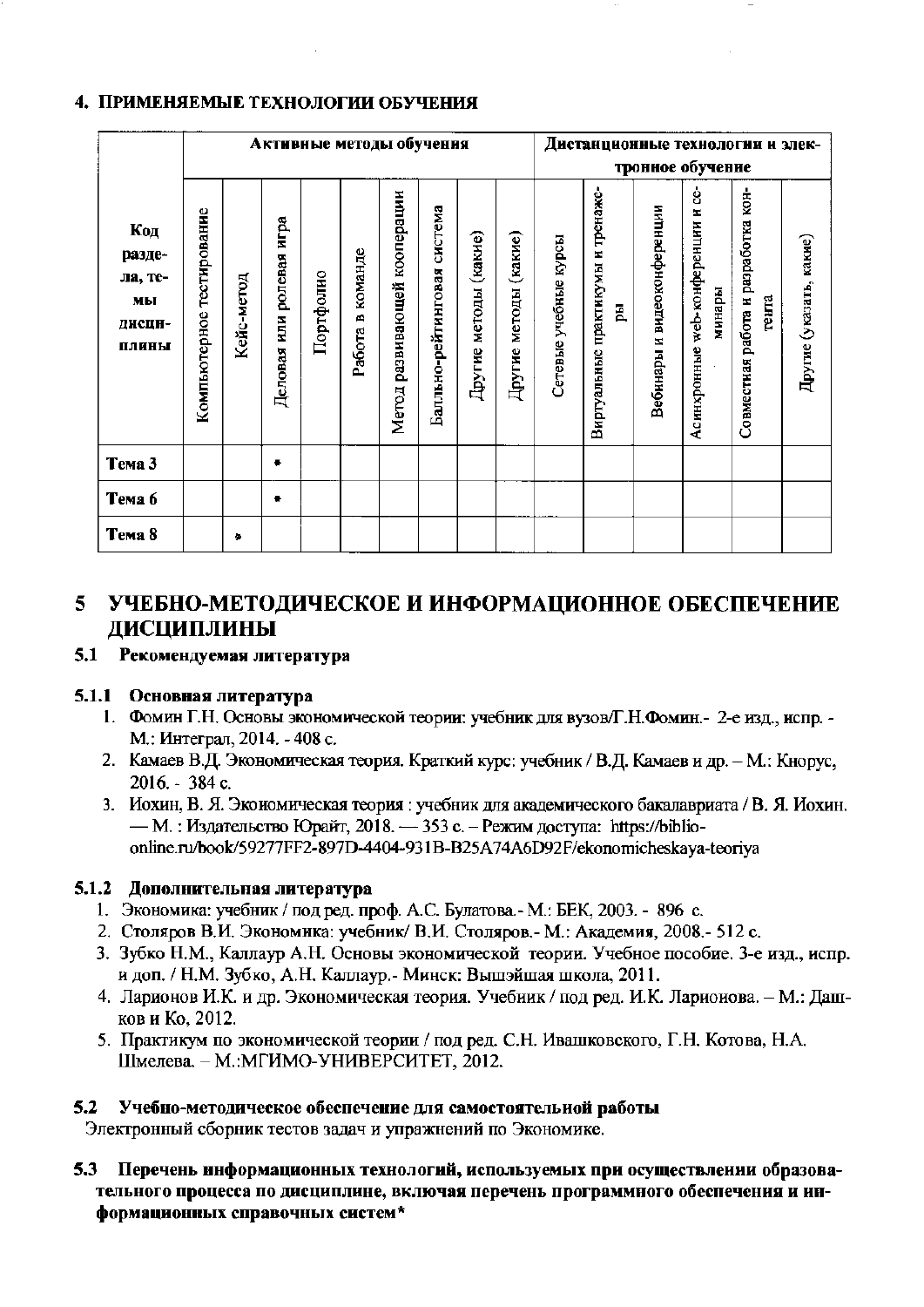#### 5.3.1 Перечень программного обеспечения

| Тип ПО                          | Название         | Источник               | Доступность для<br>студентов                                                                       |
|---------------------------------|------------------|------------------------|----------------------------------------------------------------------------------------------------|
| Прикладное ПО/<br>Офисный пакет | Microsoft Office | Лицензионная программа | Доступно<br>в компьютерном<br>классе и в ауди-<br>ториях для са-<br>мостоятельной<br>работы УрГАХУ |

#### 5.3.2. Базы данных и информационные справочные системы

Тренировочный сайт компьютерных тестов. Режим достуна: http://www.i-exam.ru/

#### 5.4. Электронные образовательные ресурсы

biblio-online.ru

#### УКАЗАНИЯ ДЛЯ ОБУЧАЮЩИХСЯ ПО ОСВОЕНИЮ ДИСЦИПЛИНЫ 6.

#### Студент обязан:

1) знать:

- график учебного нроцесса но дисциплине (календарный план аудиторных занятий и нланграфик самостоятельной работы);
- норядок формирования итоговой оценки по дисциплине; (преподаватель на первом занятии по дисциплине знакомит студентов с перечисленными организационно-методическими материалами);
- 2) посещать все виды аудиторных занятий (нренодаватель контролирует носещение всех видов вести самостоятельную работу дисциплине, используя занятий),  $\mathbf{u}$ литературу, рекомендованную в рабочей программе дисцинлины и преподавателем (преподаватель нередает снисок рекомендуемой литературы студентам);
- 3) готовиться и активно участвовать в аудиторных занятиях, иснользуя рекомендованную литературу и методические материалы;
- 4) своевременно и качествеино вынолнять все виды аудиторных и самостоятельных работ, предусмотреиных графиком учебного процесса по дисциплине (преподаватель ведет непрерывный мониторинг учебной деятельности студентов);
- 5) в случае возникновения задолжеиностей по текущим работам своевременно до окончания семестра устранить их, выполняя недостающие или иснравляя не зачтенные работы, предусмотренные графиком учебиого процесса (преподаватель на основе данных мониторинга учебной деятельиости своевременио предупреждает студентов о возникших задолженностях и необходимости их устранения).

#### $7.$ МАТЕРИАЛЬНО-ТЕХНИЧЕСКОЕ ОБЕСПЕЧЕНИЕ ДИСЦИПЛИНЫ

В качестве материально-техиического обеспечения дисциплины используются традиционно оборудованные аудитории (классная доска, аудиторные столы и стулья), обеспечивающие чтение лекций и нроведение практических заиятий.

#### ФОНД ОЦЕНОЧНЫХ СРЕДСТВ ДЛЯ ПРОВЕДЕНИЯ 8. ПРОМЕЖУТОЧНОЙ АТТЕСТАЦИИ

Фонд оцеиочных средств предназначеи для оцеики: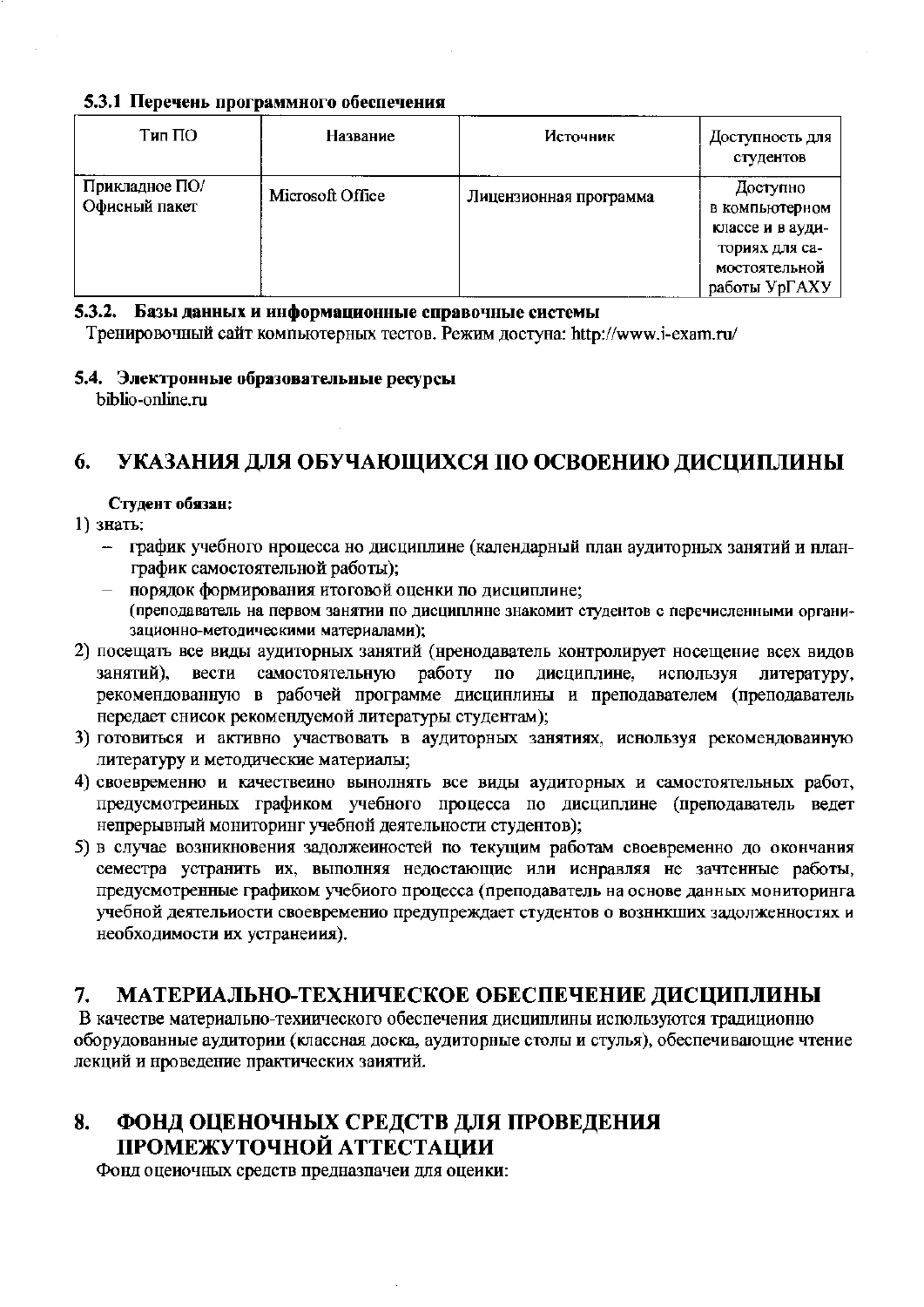- 1) соответствия фактически достигнутых каждым студентом результатов изучения дисциплины результатам, запланированным в формате дескрипторов «знать, уметь, иметь навыки» (п.1.4) и получения интегрированной оценки по дисциплине:
- 2) уровня формирования элементов компетепций, соответствующих этапу изучения дисциплнны.

# 8.1. КРИТЕРИИ ОЦЕНИВАНИЯ РЕЗУЛЬТАТОВ КОНТРОЛЬНО-ОЦЕНОЧНЫХ МЕ-РОПРИЯТИЙ ТЕКУЩЕЙ И ПРОМЕЖУТОЧНОЙ АТТЕСТАЦИИ ПО ДИСЦИПЛИНЕ

8.3.2. Уровень формирования элементов компетенций, соответствующих этапу нзучения дисциплипы, оценнвается с использованием следующих критериев н шкалы оценок\*

| Критерии             |            | Шкала оценок                           |  |  |  |  |
|----------------------|------------|----------------------------------------|--|--|--|--|
| Оценка по дисциплине |            | Уровень освоения элементов компетенций |  |  |  |  |
| Отлично              |            | Высокий                                |  |  |  |  |
| Хорошо               | Зачтено    | Повышенный                             |  |  |  |  |
| Удовлетворительно    |            | Пороговый                              |  |  |  |  |
| Неудовлетворительно  | Не зачтено | Элементы не освоепы                    |  |  |  |  |

\*) описание критериев см. Приложение 1.

8.3.3. Промежуточная аттестация по дисциплине представляет собой комплексную оценку, определяемую уровнем выполнения всех запланированных контрольно-оцепочных мероприятий (КОМ). Используемый набор КОМ имеет следующую характеристнку:

| N₫<br>$\Pi/\Pi$ | Форма КОМ                       | Состав КОМ                                                |
|-----------------|---------------------------------|-----------------------------------------------------------|
|                 | Посещение аудиторных занятий    |                                                           |
| 2               | Участие в тестировании          | 5 тестов (темы 1,3,4,5,9)                                 |
|                 | Участие в практических занятиях | Задания к деловой игре (тема 3, 6)<br>Кейс-метод (тема 8) |
| ٦               | Домашняя работа                 | Задачи по темам 3,6,7,10                                  |
|                 | Экзамен                         | 40 вопросов                                               |

Характеристика состава заданий КОМ приведена в разделе 8.3.

8.3.4. Оцепка знаний, умелий н иавыков, продемонстрированных студептами при выполпелии отдельных коитрольно-оценочных мероприятий н оцепочных заданий, входящих в их состав, осуществляется с применением следующей шкалы оценок и критериев:

| Уровни оценки дос-<br>тижений студента<br>(оценки) | Критерии<br>для определения уровня достижений                                                 | Шкала оценок             |
|----------------------------------------------------|-----------------------------------------------------------------------------------------------|--------------------------|
|                                                    | Выполненное оценочное задание:                                                                |                          |
| Высокий (В)                                        | соответствует требованиям*, замечаний нет                                                     | Отлично (5)              |
| Средний (С)                                        | соответствует требованиям*, имеются замечания,<br>которые не требуют обязательного устранения | $X$ орошо $(4)$          |
| Пороговый (П)                                      | не в полной мере соответствует требованиям*,<br>есть замечания                                | Удовлетворительно (3)    |
| Недостаточный (Н)                                  | не соответствует требованиям*, имеет сущест-<br>венные ошибки, требующие исправления          | Неудовлетворительно<br>2 |
| Нет результата (O)                                 | не выполнено или отсутствует                                                                  | Оценка не выставляет-    |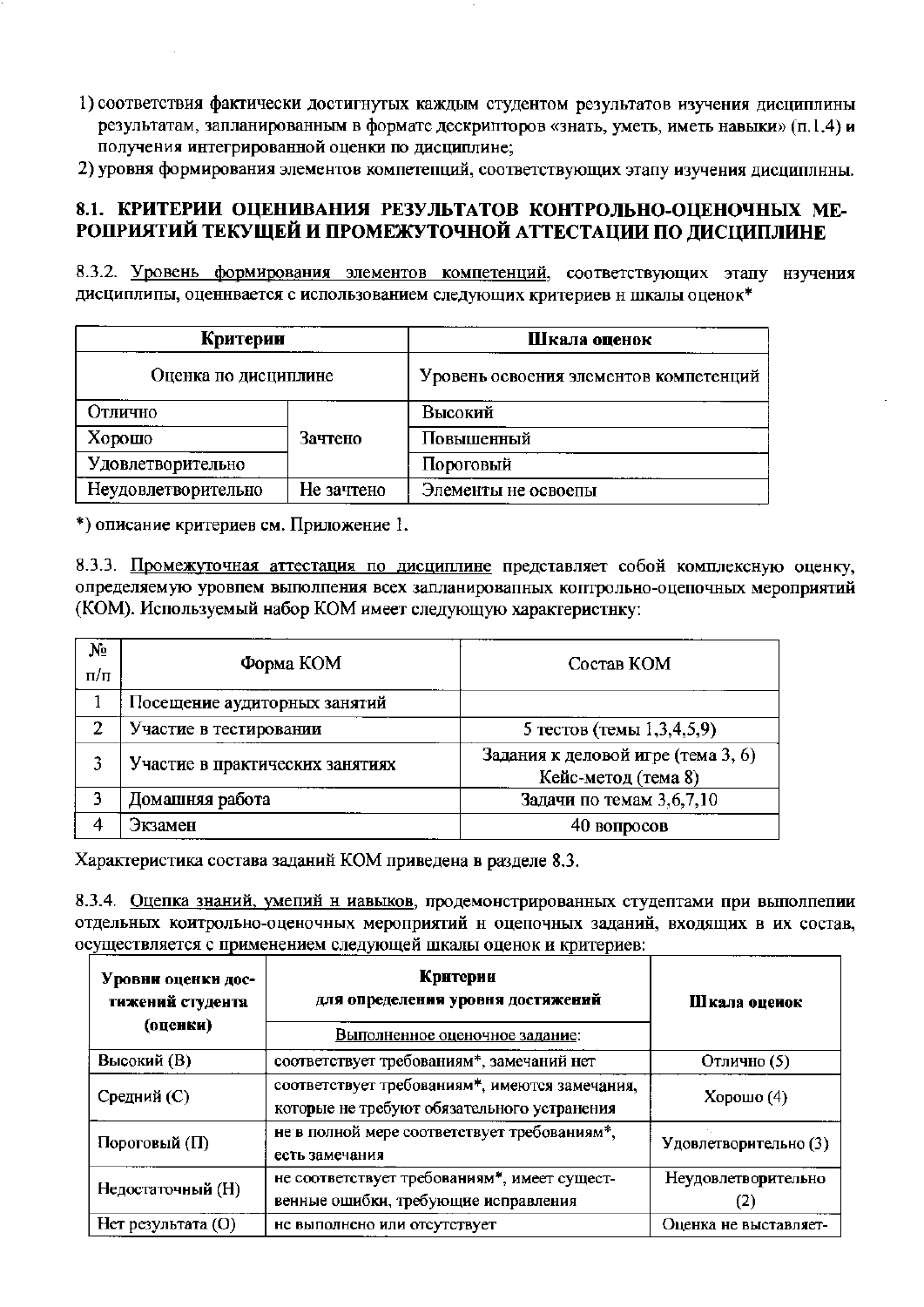| Уровни оценки дос-<br>тижений студента<br>(оценки) | Критерии<br>для определения уровня достижений<br>Выполненное оценочное задание: | Шкала оценок |
|----------------------------------------------------|---------------------------------------------------------------------------------|--------------|
|                                                    |                                                                                 | cя           |

\*) Требования и уровень достижений студентов (соответствие требованиям) по каждому контрольнооценочному мероприятию определяется с учетом критериев, приведенных в Приложении 1.

### 8.4. КРИТЕРИИ ОЦЕНИВАНИЯ РЕЗУЛЬТАТОВ ПРОМЕЖУТОЧНОЙ АТТЕСТАЦИИ ПРИ ИСПОЛЬЗОВАНИИ НЕЗАВИСИМОГО ТЕСТОВОГО КОНТРОЛЯ

При нроведении независимого тестового контроля как формы нромежуточной аттестации применяется методика оценивания результатов, предлагаемая разработчиками тестов.

### 8.5. ОЦЕНОЧНЫЕ СРЕДСТВА ДЛЯ ПРОВЕДЕНИЯ ТЕКУЩЕЙ И ПРОМЕЖУТОЧНОЙ **АТТЕСТАЦИИ**

#### 8.3.1. Перечень заданий для практических занятий:

#### 1. Деловая нгра

Тема «Основы теории снроса и предложения»:

показать, как под воздействием спроса и предложения происходит формирование рыночиой цепы.

Тема «Издержки и прибыль»:

1. показать, как образуется прибыль

2. выявить факторы, влияющие на процесс образовання прибыли.

3. показать взаимозависимость действий экономических субъектов и их экономических реше-

ний, а также степень риска в условиях рыика.

### 2. Кейс-метод

<u>Тема «Государство в рыночной экономике»:</u>

проанализировать имеющиеся точки зрения по этому вопросу и привести аргументы в защиту своей позиции.

#### 8.3.2. Тестирование (ФЭПО):

Проводится по следующим темам дисциплины:

- 1. Предмет экопомической теории.
- 2. Осповы теории спроса и предложения.
- 3. Теория потребительского поведения.
- 4. Типы копкурептпых рыпков.
- 5. Макроэкоиомическая динамика.

Целью тестирования является усвоепие и закрепление теоретического материала, а также применение его при анализе различных ситуаций, возникающих в нроцессе работы над проектом.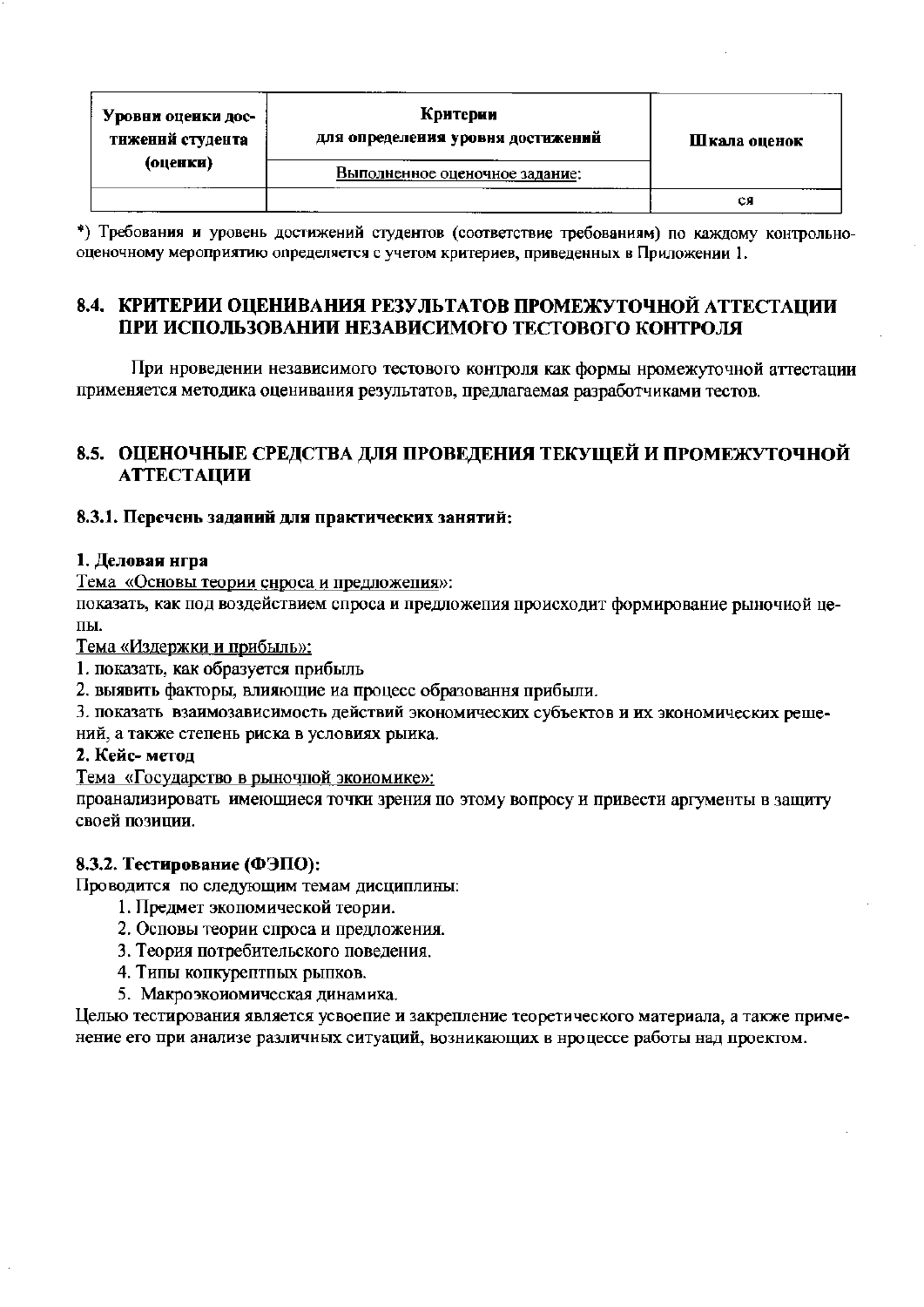#### 8.3.3. Домашняя работа:

Проводится в виде решения задач но следующим темам дисциплины:

1. Основы теории спроса и предложения (ностроение графиков).

2. Расчет издержек и нрибыли, оценка эффективиости результатов деятельности нри разработке дизайи-проектов. Применение методов экопомического анализа и моделирования в нрофессиопальиой деятельности.

3. Расчет основных макроэкономических показателей.

4. Макроэкономическая нестабильность: инфляция и безработица,

#### 8.3.4. Перечень примерных вопросов к экзамену:

- 1. Предмет экономической теории.
- 2. Экоиомические потребности. Экономические блага. Экономические ресурсы.
- 3. Проблема экономического выбора.
- 4. Сущиость, функции, структура рынка.
- 5. Понятие снроса. Закон снроса. Факторы спроса.
- 6. Понятие предложения. Закон предложения. Факторы предложения.
- 7. Эластичность спроса и ее виды.
- 8. Эластичность предложения. Ее факторы.
- 9. Взаимодействие спроса и предложения. Рыночное равновесне,
- 10. Полезность. Предельная н общая полезность. Закон убывающей предельной полезности.
- 11. Кривые безразличия и бюджетная линия нотребителя.
- 12. Потребительское равновесне и его графический анализ.
- 13. Издержки производства. Их основные виды.
- 14. Внешние и внутренние нздержки.
- 15. Бухгалтерская и экономическая прибыль.
- 16. Валовой доход и прибыль.
- 17. Совершенная конкуренция и ее основные черты.
- 18. Мопонолистическая копкуренция с дифференциацией продукта.
- 19. Рыпок олигополии и его особенности.
- 20. Рыпок мопополии. Политика демннига.
- 21. Естественная и закрытая монополия.
- 22. Максимизация прибыли на рынке совершенной конкуренции.
- 23. Максимизация нрибыли на рынке иесовершенной конкуренции.
- 24. Валовой национальный продукт н его измерение по расходам.
- 25. Расчет ВНП по доходам.
- 26. Основные макроэкономические ноказатели и их взаимосвязь.
- 27. Экономический цнкл. Фазы цикла.
- 28. Основные нанравления государственного антициклического регулирования. Метод Кейиса.
- 29. Экономический рост. Основные типы экономического роста.
- 30. Последствия экономического роста.
- 31. Иифляция: сущность, причины, последствия.
- 32. Формы и уровни инфляции. Методы измерения.
- 33. Антиинфляционная политика государства.
- 34. Рынок труда и его особенности.
- 35. Безработица: сущность, нричины, формы.
- 36. Естественная форма безработицы. Полная заиятость населения.
- 37. Государственная политика в области заиятости населения.
- 38. Необходимость вмешательства государства в экопомику и его причины.
- 39. Государственное регулирование рыцочной экономики. Осповные методы регулирования.
- 40. Социальная защита паселения в рыночной экономике.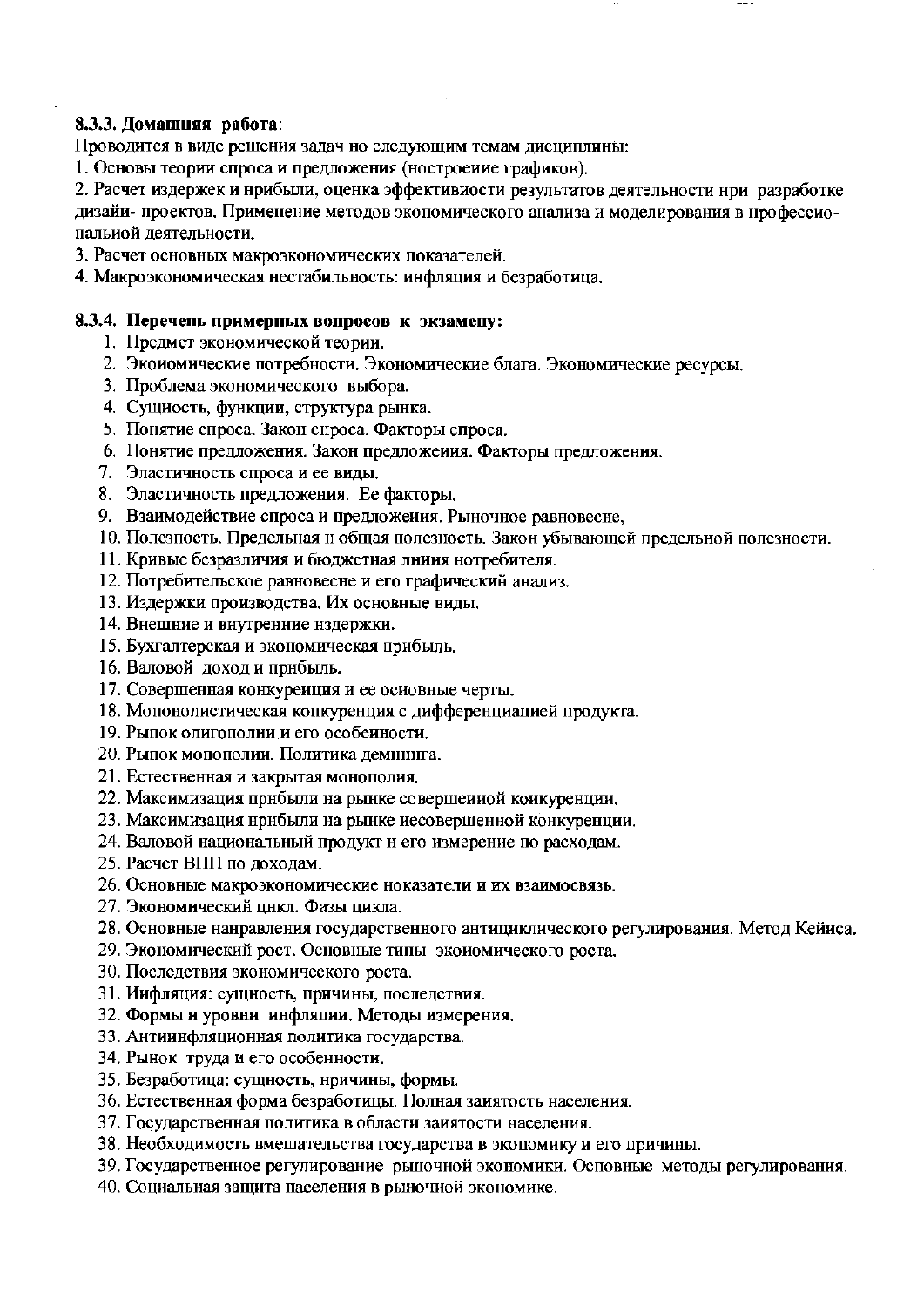|                 | Рабочая программа дисциплины составлена авторами:                                    |                                       |            |             |         |  |  |  |  |  |
|-----------------|--------------------------------------------------------------------------------------|---------------------------------------|------------|-------------|---------|--|--|--|--|--|
| No<br>$\Pi/\Pi$ | Кафедра                                                                              | Ученая сте-<br>пень, ученое<br>звание | Должность  | ФИО         | Подпись |  |  |  |  |  |
|                 | Кафедра ЭП и<br>AC <sub>3</sub>                                                      | К.э.н.<br>доцент                      | профессор  | С.М.Карпова |         |  |  |  |  |  |
|                 | Рабочая программа дисциплины согласована:                                            |                                       |            |             |         |  |  |  |  |  |
|                 | Заведующая кафедрой Экономики проектирования<br>и архитектурно-строительной экологии |                                       |            | С.М.Карпова |         |  |  |  |  |  |
|                 | Директор библиотеки УрГАХУ                                                           |                                       |            | Н.В.Нохрина |         |  |  |  |  |  |
|                 | Декан факультета дизайн                                                              |                                       | И.С.Зубова |             |         |  |  |  |  |  |

 $\label{eq:2.1} \mathcal{L}(\mathcal{L}^{\text{max}}_{\mathcal{L}}(\mathcal{L}^{\text{max}}_{\mathcal{L}})) \leq \mathcal{L}(\mathcal{L}^{\text{max}}_{\mathcal{L}}(\mathcal{L}^{\text{max}}_{\mathcal{L}}))$ 

 $\mathcal{L}(\mathcal{A})$  .

 $\mathcal{L}^{\text{max}}_{\text{max}}$